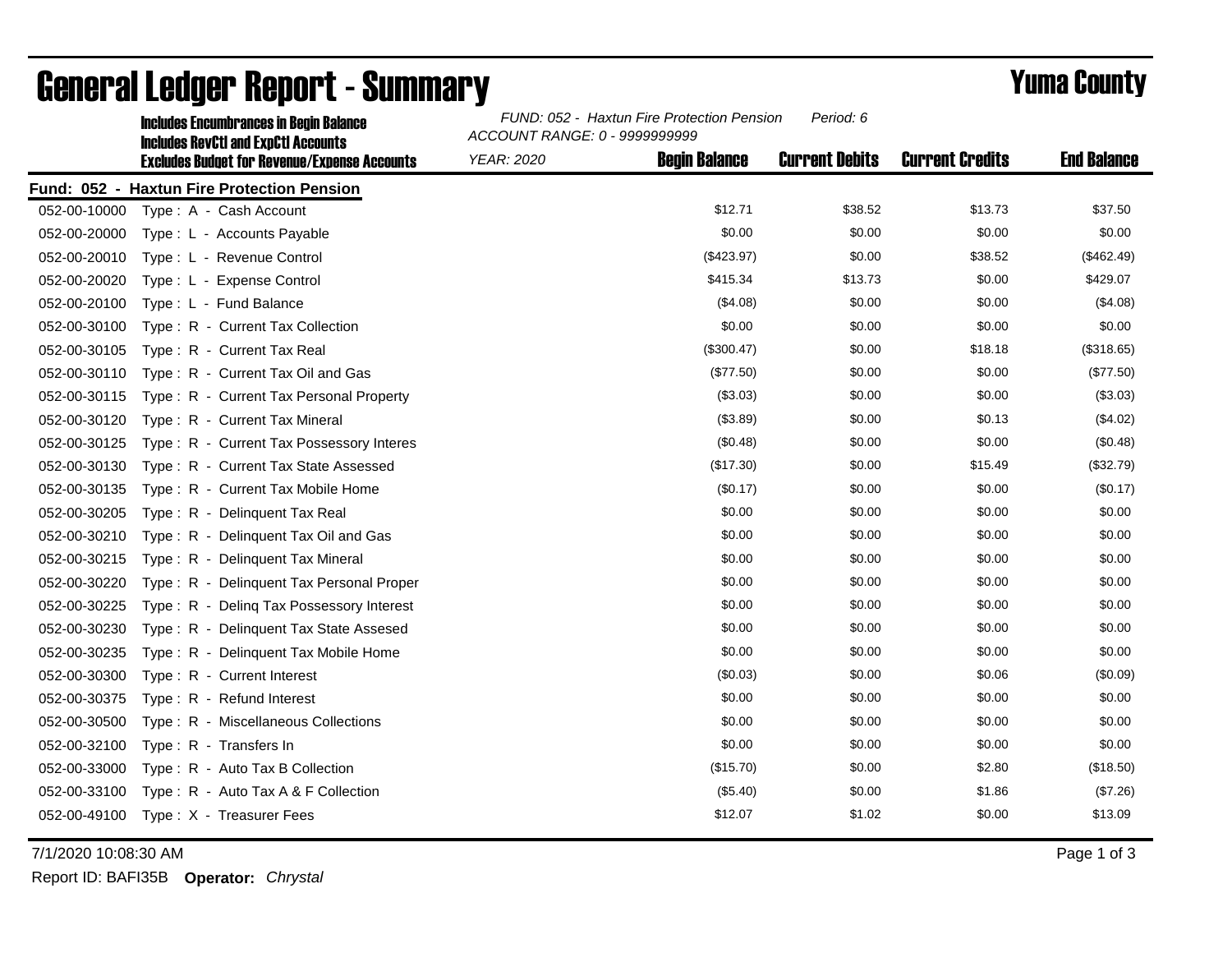| UGIIGI AI LGUYGI HGUUI L´OUIIIIIIAI J<br><b>Includes Encumbrances in Begin Balance</b><br><b>Includes RevCtI and ExpCtI Accounts</b> | FUND: 052 - Haxtun Fire Protection Pension<br>Period: 6<br>ACCOUNT RANGE: 0 - 9999999999 |          |                             | I UHU VVUILL          |                                  |                    |
|--------------------------------------------------------------------------------------------------------------------------------------|------------------------------------------------------------------------------------------|----------|-----------------------------|-----------------------|----------------------------------|--------------------|
| <b>Excludes Budget for Revenue/Expense Accounts</b>                                                                                  | YEAR: 2020                                                                               |          | <b>Begin Balance</b>        | <b>Current Debits</b> | <b>Current Credits</b>           | <b>End Balance</b> |
| Fund: 052 - Haxtun Fire Protection Pension                                                                                           |                                                                                          |          |                             |                       |                                  |                    |
| Type: X - Transfer Out<br>052-00-49401                                                                                               |                                                                                          |          | \$0.00                      | \$0.00                | \$0.00                           | \$0.00             |
| Type: X - Checks Written / ACH Transfer<br>052-00-49500                                                                              |                                                                                          |          | \$403.27                    | \$12.71               | \$0.00                           | \$415.98           |
| Fund: 052 - Haxtun Fire Protection Pension                                                                                           |                                                                                          | Totals : | $($ \$8.63)                 | \$65.98               | \$90.77                          | (\$33.42)          |
| <b>Total Fund Revenues:</b>                                                                                                          | \$38.52                                                                                  |          | <b>Total Fund Expenses:</b> | \$13.73               | <b>Net Revenue Over Expense:</b> | \$24.79            |

## General Ledger Report - Summary Yuma County